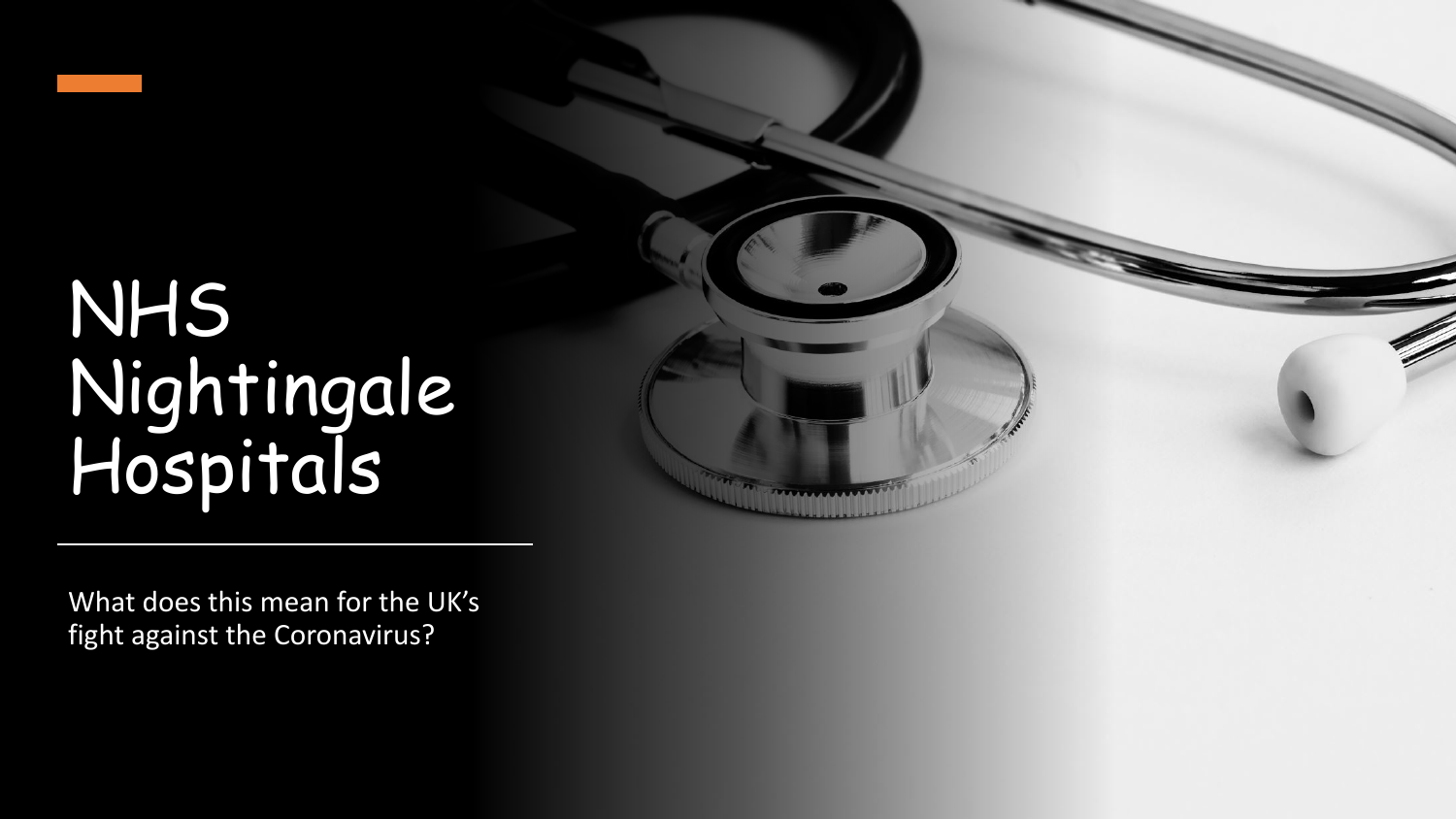# **OBJECTIVES**



- **PASS**: You should be able to **identify** the purpose of the new Nightingale hospitals and some of the equipment used.
- **MERIT**: You should be able to **explain** the purpose of the new Nightingale hospitals and some of the equipment used.
- **DISTINCTION**: You should be able to **explain** the effect of the Nightingale Hospitals on the spread and control of the virus.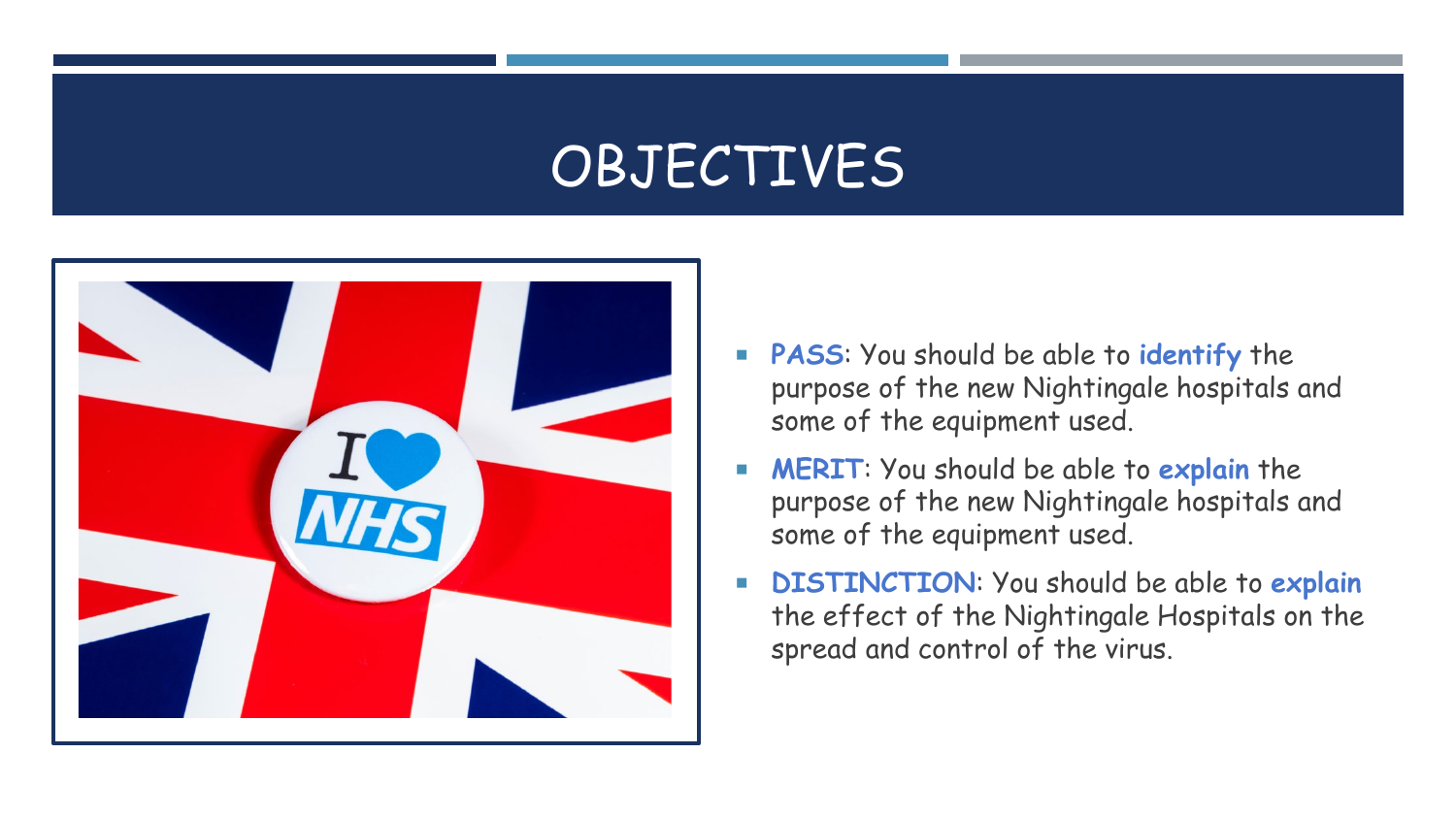### RESEARCH THE NEW **NIGHTINGALE HOSPITALS**

- How many are there?
- Where are they located?
- How many beds does each one have?
- What is the difference between intensive care and a normal ward?

#### **Challenge**

How is the development of these hospitals going to impact the spread and control of the coronavirus?

# **NHS** Nightingale Hospital<br>London



**NHS**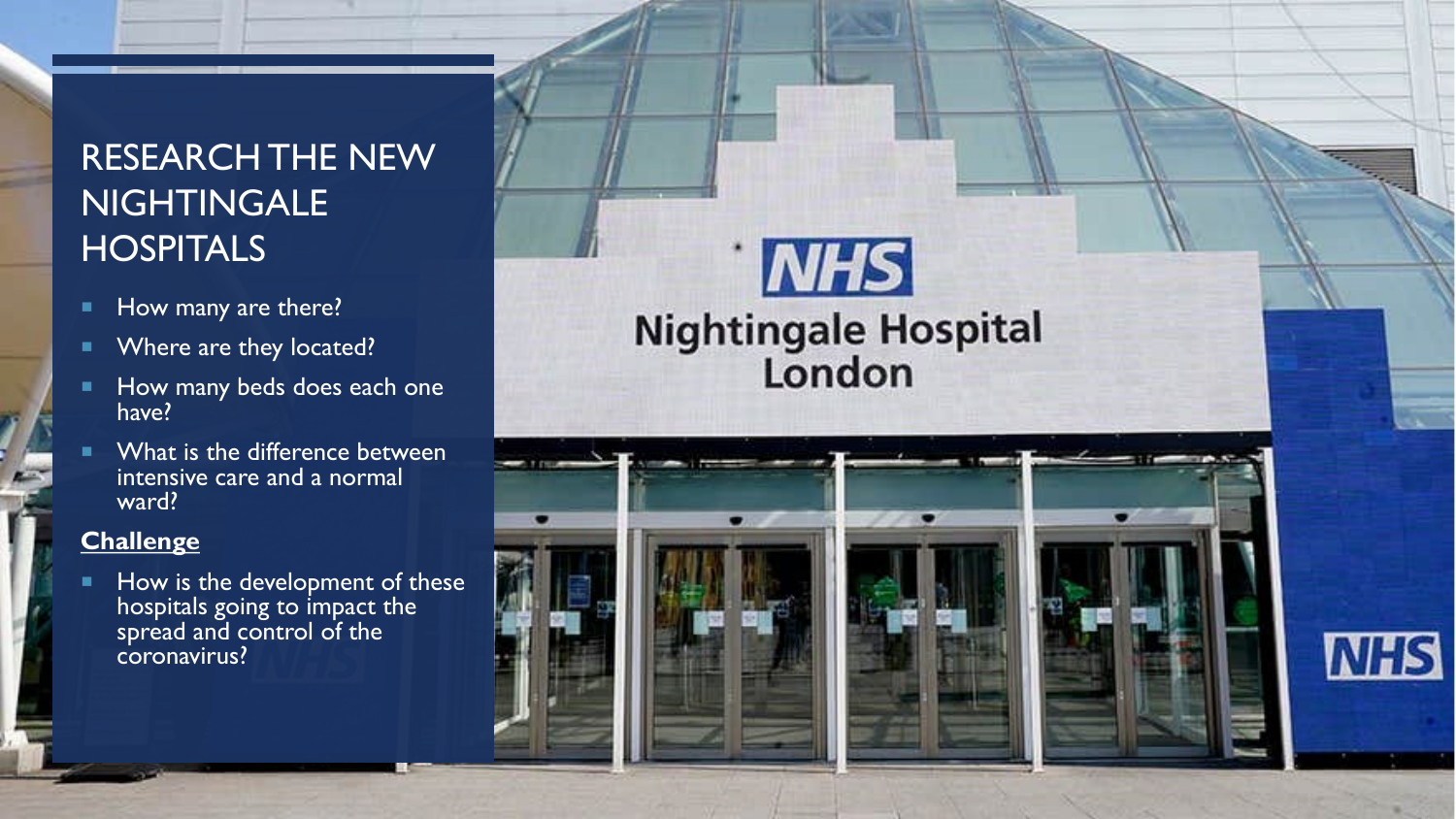## RESEARCH TASK: FIND OUT WHAT THESE PIECES OF MEDICAL EQUIPMENT ARE USED FOR.

- Identify the piece of equipment is and what they are used for.
- **Describe how they are used.**
- **Discuss the importance of this piece of equipment in treating** coronavirus.

#### Extension:

 Where possible find out how many of each piece of equipment the UK currently has?

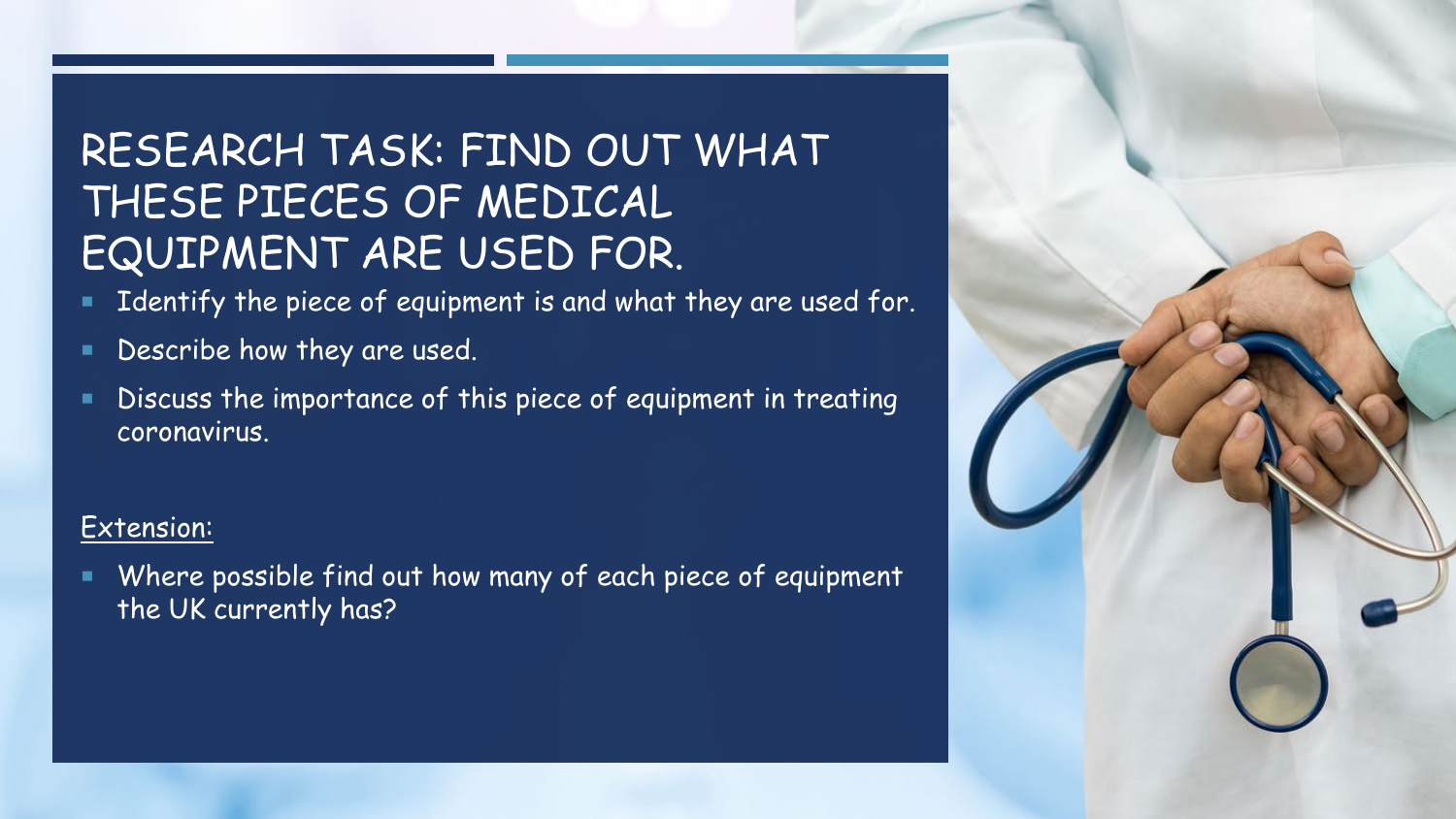| Medical<br>equipment    | What is it? And<br>what is it used for? | How is it used? | What is its purpose in treating<br>coronavirus? |
|-------------------------|-----------------------------------------|-----------------|-------------------------------------------------|
| <b>Spirometry</b>       |                                         |                 |                                                 |
| IV drip                 |                                         |                 |                                                 |
| <b>Ventilator</b>       |                                         |                 |                                                 |
| Sphygmomanometer        |                                         |                 |                                                 |
| <b>Oxygen analysers</b> |                                         |                 |                                                 |
| <b>Thermometer</b>      |                                         |                 |                                                 |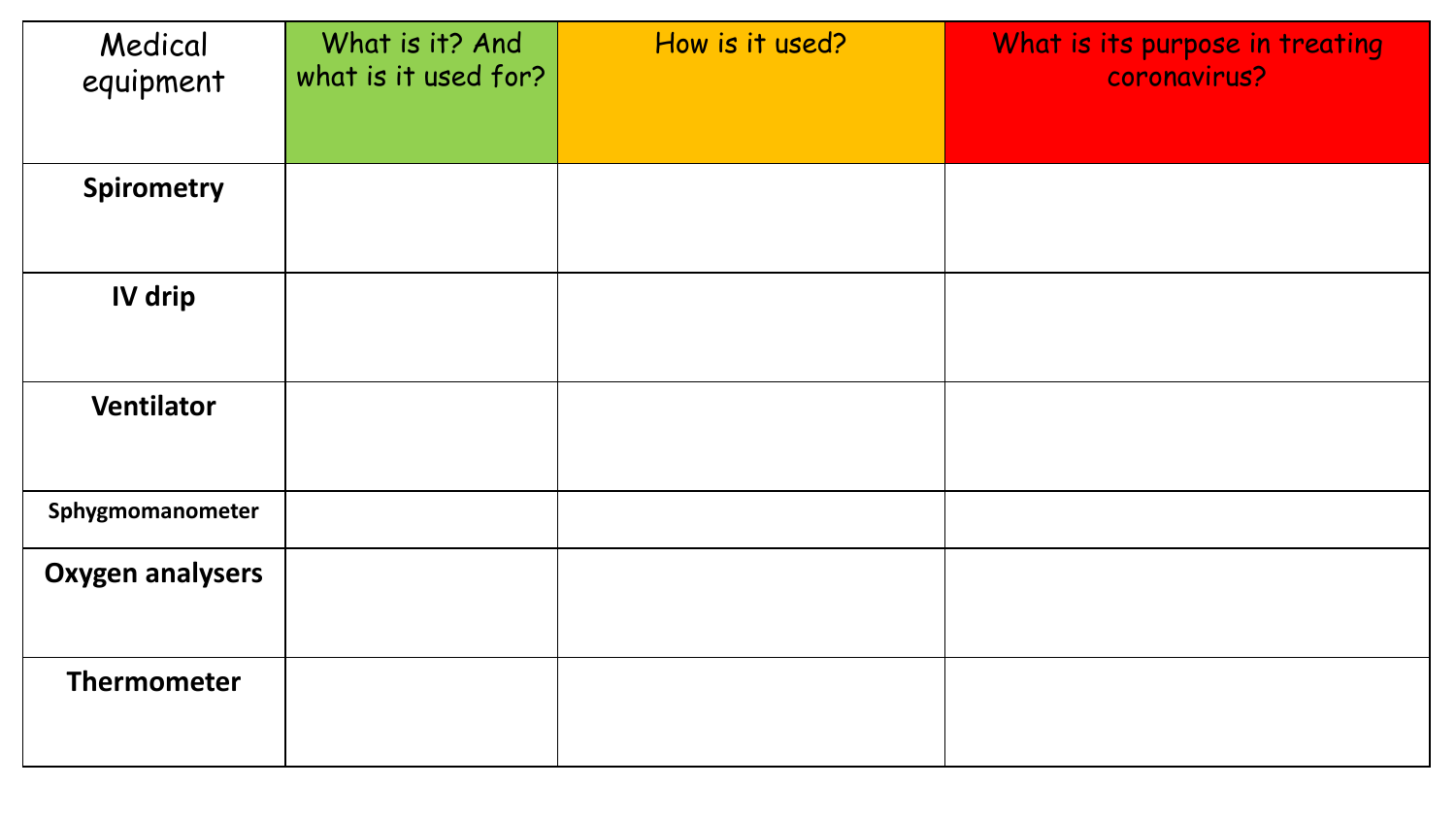## PPE (PERSONAL PROTECTION EQUIPMENT)



#### **Answer the following question:**

- What is PPE?
- **Notable 19 Millon What elements make up a doctors PPE?**
- Why is it needed?
- How does PPE effect the spread of the virus?

#### **Challenge:**

How might wearing PPE effect a doctors ability to carry out all of the care values?